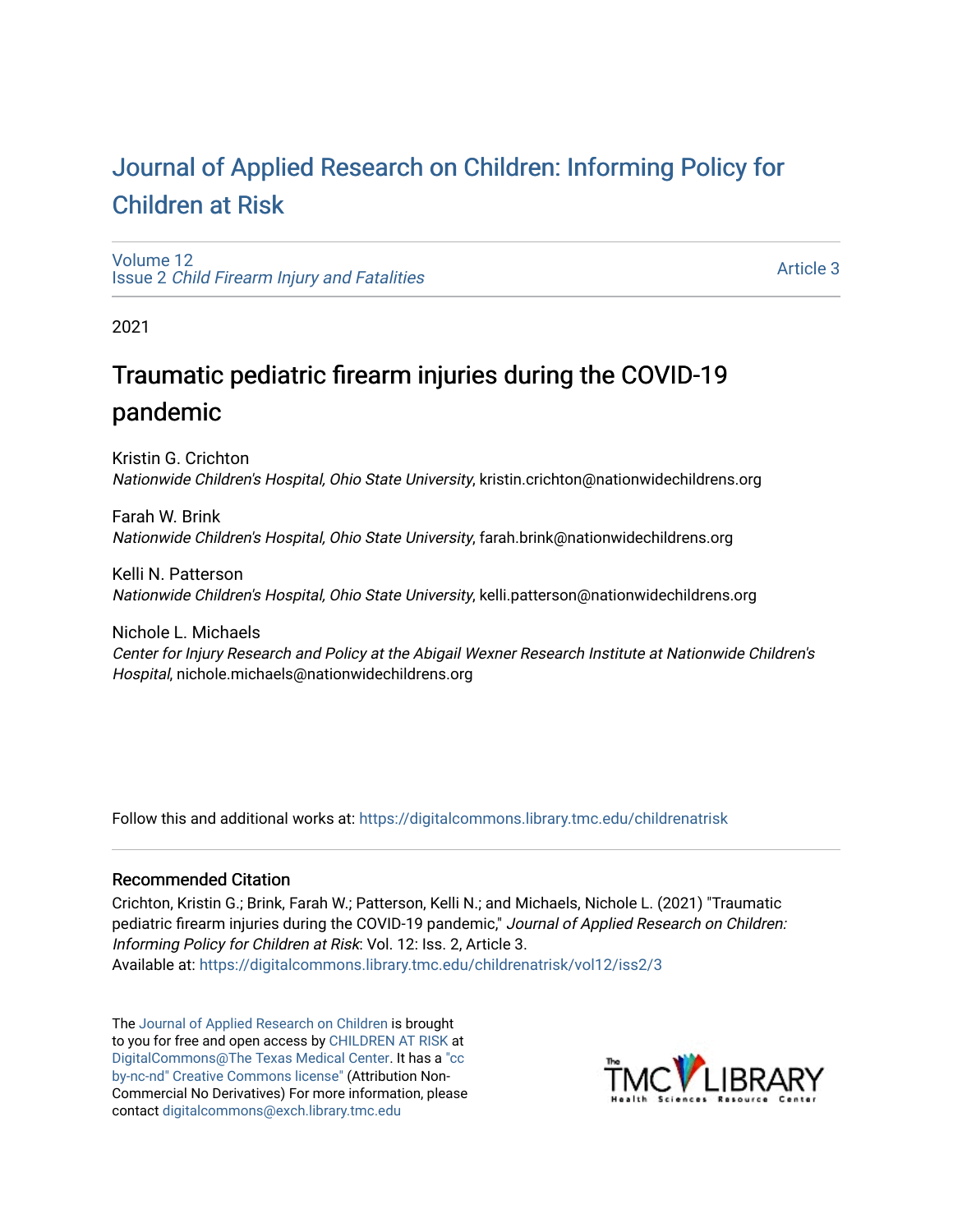#### **Traumatic Pediatric Firearm Injuries During the COVID-19 Pandemic**

Kristin G. Crichton, DO, MPH, Farah Brink, MD, Kelli N. Patterson, DO, MS, Nichole L. Michaels, PhD

#### **Introduction**

The pediatric population remains heavily affected by the public health crisis of firearm injuries, which are a leading cause of deaths due to injury among children in the United States (US). 1-7 Pediatric firearm injury occurs in predictable patterns that vary by age, with children and younger teens (0 to 14 years old) primarily incurring unintentional firearm injuries, often in the home, while adolescents and young adults from 15 to 19 years old become victims of intentional injuries due to assault. 8,9 Prior studies have demonstrated that boys, adolescents, and minority children are disproportionately victimized by firearm injury, with black children having the highest firearm mortality.<sup>1-3,8,10,11</sup> Black children in the US have a firearm mortality rate of 4.1 deaths per 100,000 children overall and 3.49 homiciderelated firearm deaths per 100,000 children, compared to White children who had a firearm mortality rate of 1.5 deaths per 100,000 children overall and 0.35 homicide-related firearm deaths per 100,000 children. 10

On March 11, 2020, the World Health Organization (WHO) declared a pandemic from the novel severe acute respiratory syndrome coronavirus-2 (SARS-CoV-2) and stay-at-home orders were implemented across the US.<sup>12,13</sup> Subsequently, the COVID-19 pandemic caused unprecedented stress on both the economy and the mental health of the public, evoking increased anxiety, depression, loneliness, and fear. 14-20 Though the full effect of psychosocial stressors on firearm violence during the pandemic is unknown, an increase in firearm purchases has been demonstrated, and individuals in multiple studies stated that their motivation for purchasing a firearm was due to uncertainty, fear, and feeling a need for protection.<sup>21-25</sup>

A study in New York state revealed a firearm purchasing rate of 164.4 firearm purchases per 100,000 individuals in February 2020 and a rate of 308.5 firearm purchases per 100,000 in March 2020.<sup>21</sup> Simultaneously, studies also documented a rise in community violence and firearm injuries among adults during the pandemic.<sup>25-30</sup> In Washington, DC, crime statistics demonstrated that the incidence of violent crime rose significantly from March through May 2020 (6.3%) compared to March through May in 2019 (4.2%), mostly due to increased firearm-related crime. <sup>27</sup> Additionally, at a level 1 trauma center in Louisiana, the proportion of trauma center activations attributable to firearm injuries was 26% higher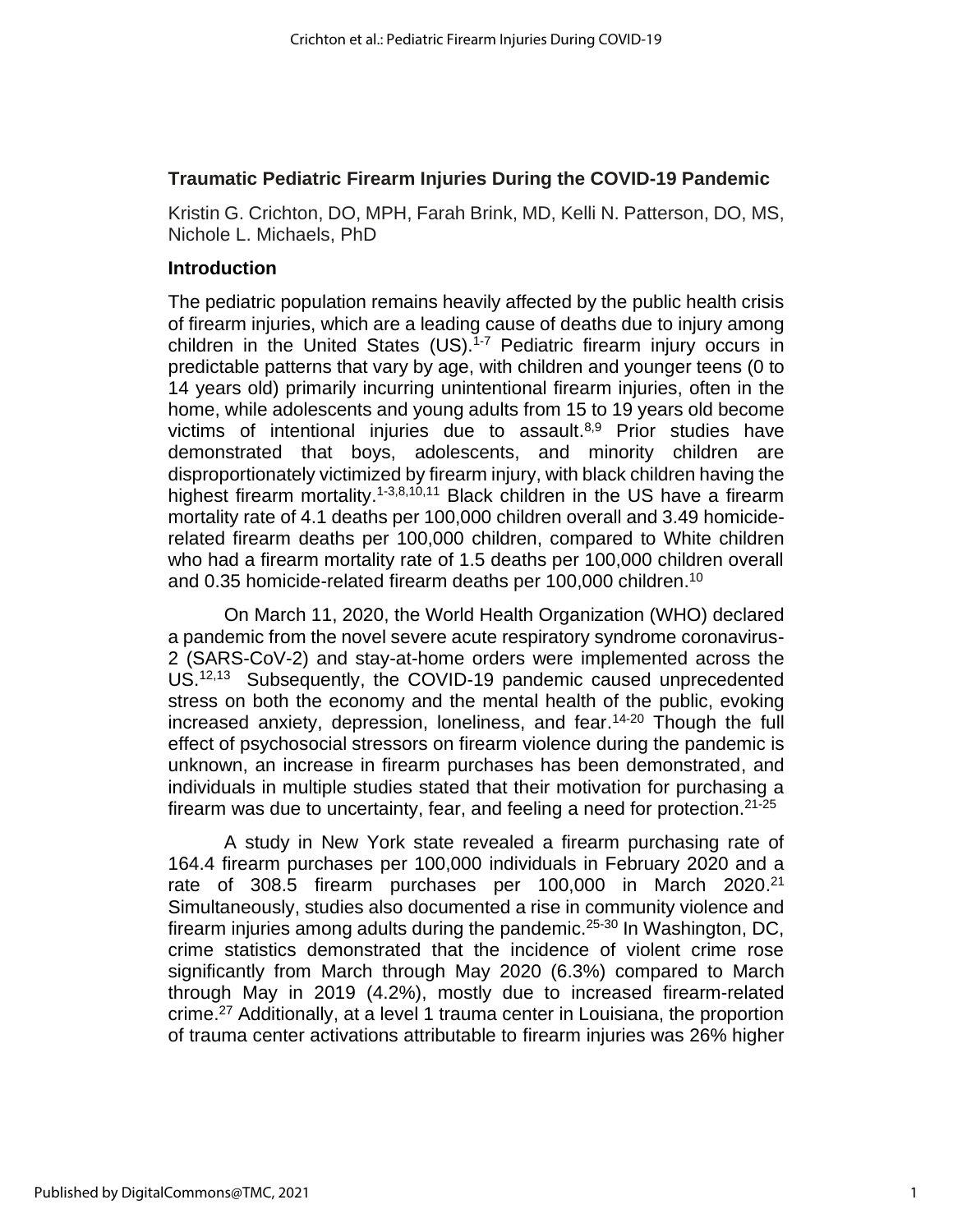than expected during the stay-at-home order.<sup>28</sup> These city and statewide increases were similarly demonstrated on a national level, where an estimated 4075 more firearm injuries and mortalities than expected occurred from April through July 2020, correlating to a 27% increase.<sup>25</sup>

The objective of the current study was to evaluate the volume, injury type (violent vs. unintentional), and sociodemographic characteristics associated with firearm injury sustained in the pediatric trauma population prior to and during the COVID-19 pandemic at a level 1 pediatric trauma center in the midwestern US. Given the impact of the pandemic on all facets of daily life, paired with increases in access to firearms and domestic and community violence, we hypothesized that the frequency of firearm injury in pediatric trauma patients increased during this time, specifically in younger children under 10 years old.

### **Methods**

This is a retrospective chart review of patients assessed by a pediatric trauma surgery team at a large midwestern level 1 pediatric trauma center for firearm injuries between February 1, 2019, and March 30, 2021. On March 10, 2020, a state of emergency was declared in Ohio due to COVID-19, and on March 11, 2020, the WHO declared COVID-19 a pandemic. Based on these dates, the pre-pandemic time included February 1, 2019 – March 9, 2020, and the pandemic period included March 10, 2020 – March 31, 2021. Chart reviews were conducted by members of the study team. Case narratives were reviewed and coded by two members of the study team to identify circumstances of the injury (eg, child playing with a gun) and identified as unintentional, occurring during an act of violence, or unknown. Coding discrepancies were discussed by members of the study team and recoded according to consensus.

Cases of pediatric firearm injury were included in the study if the patient was assessed for a gunshot wound by the pediatric trauma surgery team during the study period and the child was 0-18 years old at the time of the injury. The trauma surgery team responds to all level 1 activations, which includes all firearm injuries except those involving non-powder firearms. The trauma team may also become involved in firearm injuries that have been stabilized at an outside hospital and transferred to our center at the discretion of the emergency department (ED) or admitting physician. Cases were excluded from the study if the patient was treated in the ED for a firearm-related injury, but the trauma surgery team did not assess the injury. Patients with injuries from non-powder firearms, such as air rifles and BB guns, were also excluded from the study.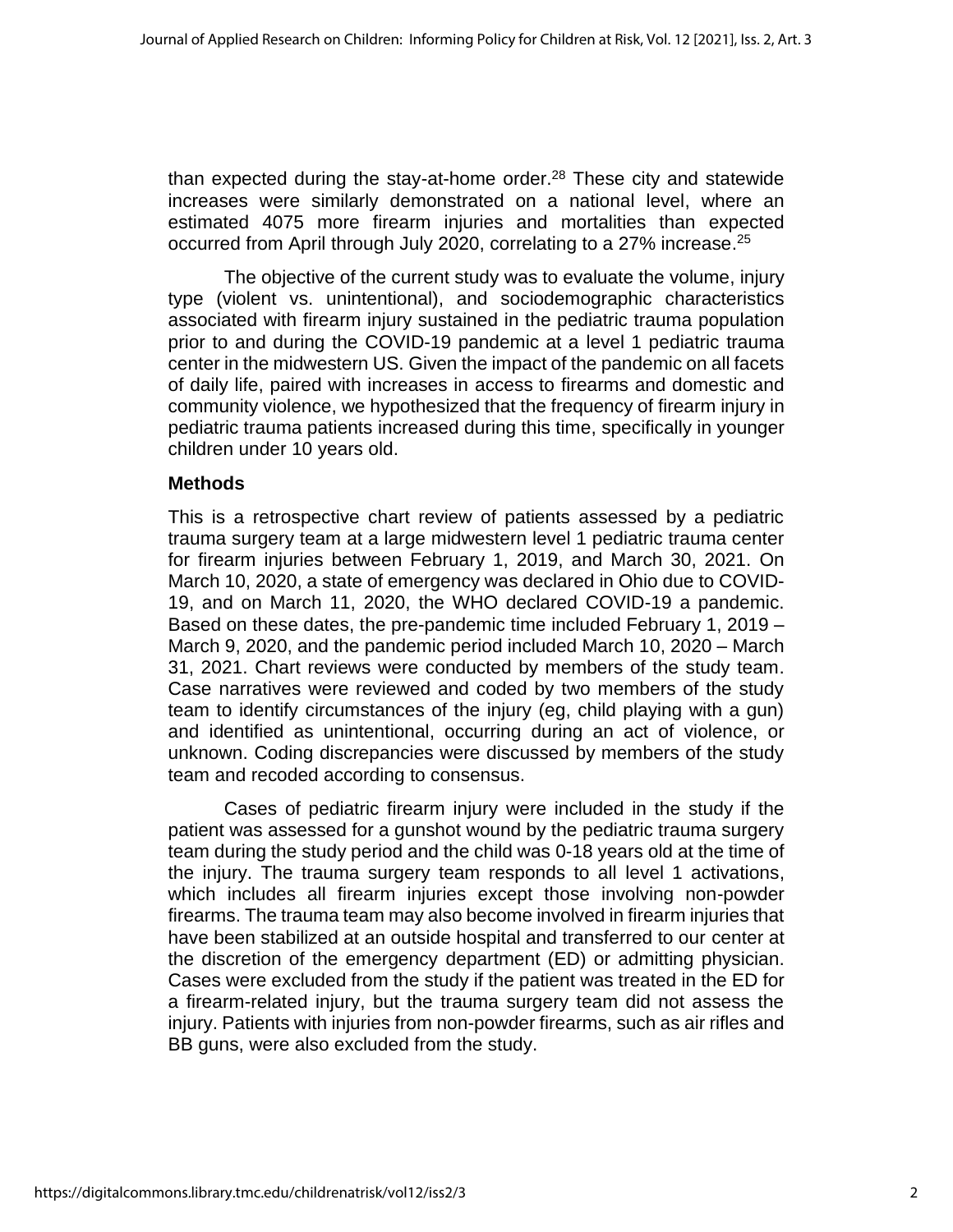The following variables from the electronic health record were included in the analyses: patient age (dichotomized to children less than 10 years old and children 10-17 consistent with prior literature), patient sex, patient race as reported by the patient or their family during registration, and injury date. In addition, the study team coded data from case narratives to determine if the injury was unintentional, related to violence, intentionally self-inflicted, or unknown. Injuries were categorized as violent if they occurred during an altercation, drive-by shooting, or criminal activity. Unintentional injuries included injuries that occurred while the victim or shooter was playing with, cleaning, loading, or mishandling a gun. Cases that lacked sufficient details to determine the circumstances of the injury were categorized as unknown. Finally, zip code data was used to categorize each incident as occurring in a rural or urban area. Zip code data was obtained from chart review from sources including emergency medical services documentation and case narrative. Federal Office of Rural Health Policy definitions and zip code data files were used to identify rural zip codes. 29

Data were analyzed using Microsoft Excel data analysis software. Distributions are described using frequencies and percentages or means and standard deviations, and statistical significance of observed differences were determined using chi-square and Fisher's exact tests, with a p-value ≤ 0.05 indicating significance. This study was approved by the Institutional Review Board at the authors' institution.

#### **Results**

Twenty-eight children were assessed by the pediatric trauma team for firearm injury in the pre-pandemic period, as compared to 80 children during the pandemic (Table 1). Racial composition between these groups was similar, with pre-pandemic cases consisting of 16 Black (57.1%), 8 White (28.6%), and 4 multiracial children (14.2%), and pandemic cases including 56 Black (70.0%), 15 White (18.8%), 6 multiracial (7.5%), 2 Hispanic children (2.5%), and 1 unknown (1.3%) (p=0.36).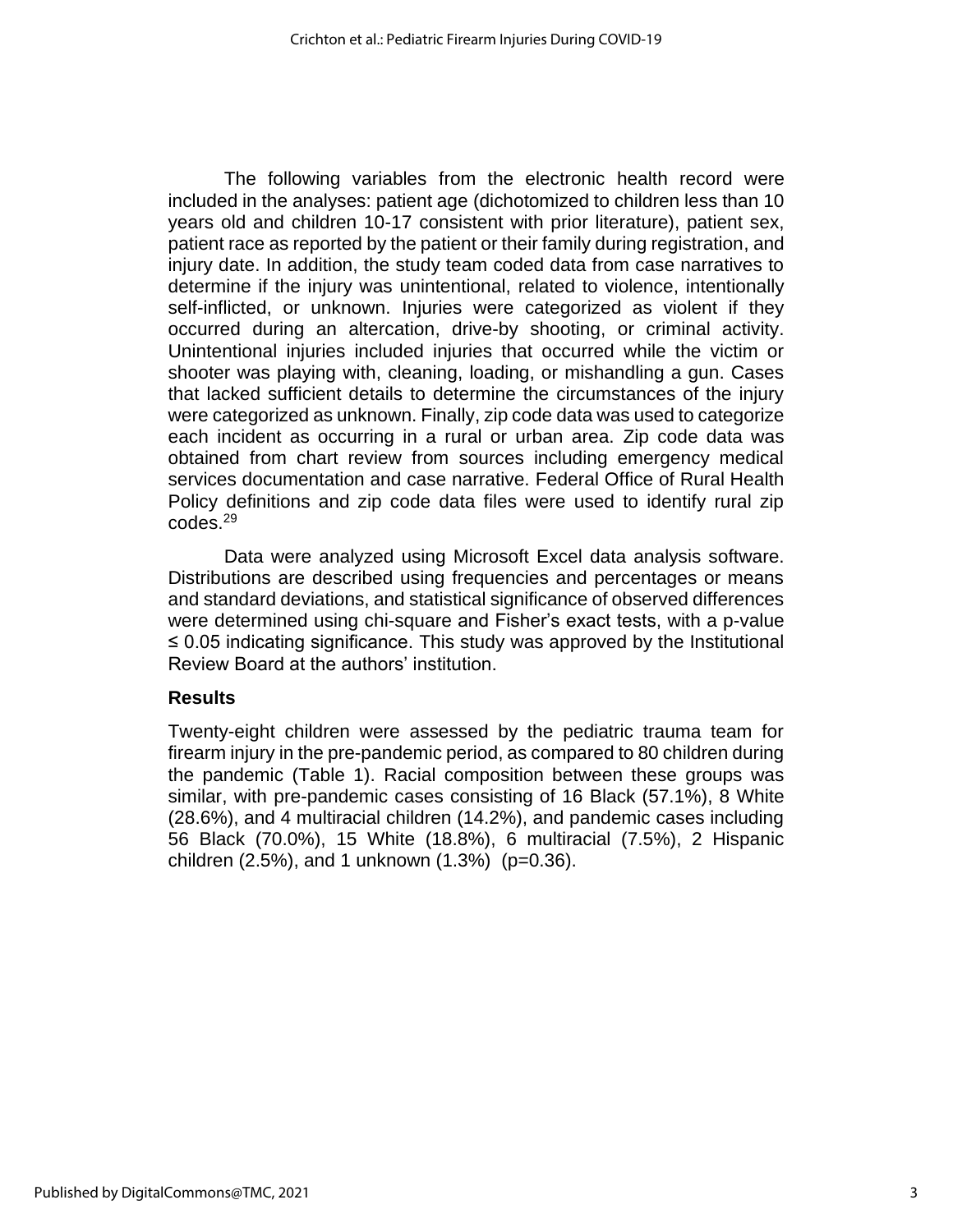|                    | Pre-Pandemic<br>(n=28) | Pandemic<br>(n=80) | Measure of<br>association and<br>significance |
|--------------------|------------------------|--------------------|-----------------------------------------------|
| Gender             |                        |                    |                                               |
| Female             | 6(21.5%)               | 21 (26.0%)         | $x^2 = 0.06$                                  |
| Male               | 22 (78.5%)             | 59 (74.0%)         | $p=0.81$                                      |
| Race               |                        |                    |                                               |
| <b>Black</b>       | 16 (57.1%)             | 56 (70.0%)         | Fisher's                                      |
| White              | 8(28.6%)               | 15 (20.0%)         | exact test                                    |
| <b>Multiracial</b> | 4 (14.3%)              | 6(7.5%)            | $p=0.36$                                      |
| Hispanic           | 0                      | 2(2.5%)            |                                               |
| Unknown            | 0                      | 1(1.3%)            |                                               |
| Age $(y)$          |                        |                    |                                               |
| < 10               | 5 (17.9%)              | 17 (21.2%)         | $x^2 = 0.15$                                  |
| $10 - 17$          | 23 (82.1%)             | 63 (78.8%)         | $p=0.70$                                      |

Table 1. Demographics of Patients Seen by the Trauma Surgery Team for Firearm Injuries During the Pre-pandemic and Pandemic Periods

Sex composition of the pre-pandemic and pandemic groups was similar, with 22 males (78.6%) pre-pandemic and 59 males (73.8%) during the pandemic ( $\chi^2$ =0.06, p=0.81). No significant difference was seen in the age of patients with firearm injury in the pre-pandemic group compared to the pandemic group. Five of the 28 children (17.9%) in the pre-pandemic group were less than 10 years old, compared to 17 of the 80 children in the pandemic group  $(21.2\%)$   $(\chi^2=0.15, p=0.70)$ .

Despite a threefold increase in violent firearm injury, from 17 in the pre-pandemic period to 54 during the pandemic, the proportions of violent and unintentional firearm injuries remained unchanged (Table 2). Using Fisher's exact test, there was no significant difference in the proportion of unintentional firearm injuries due to children exploring and finding poorly secured guns or playing with or mishandling a gun between the prepandemic ( $n=8$ ) and pandemic periods ( $n=22$ ,  $p=0.51$ ). No intentionally selfinflicted firearm injuries were seen in the study period.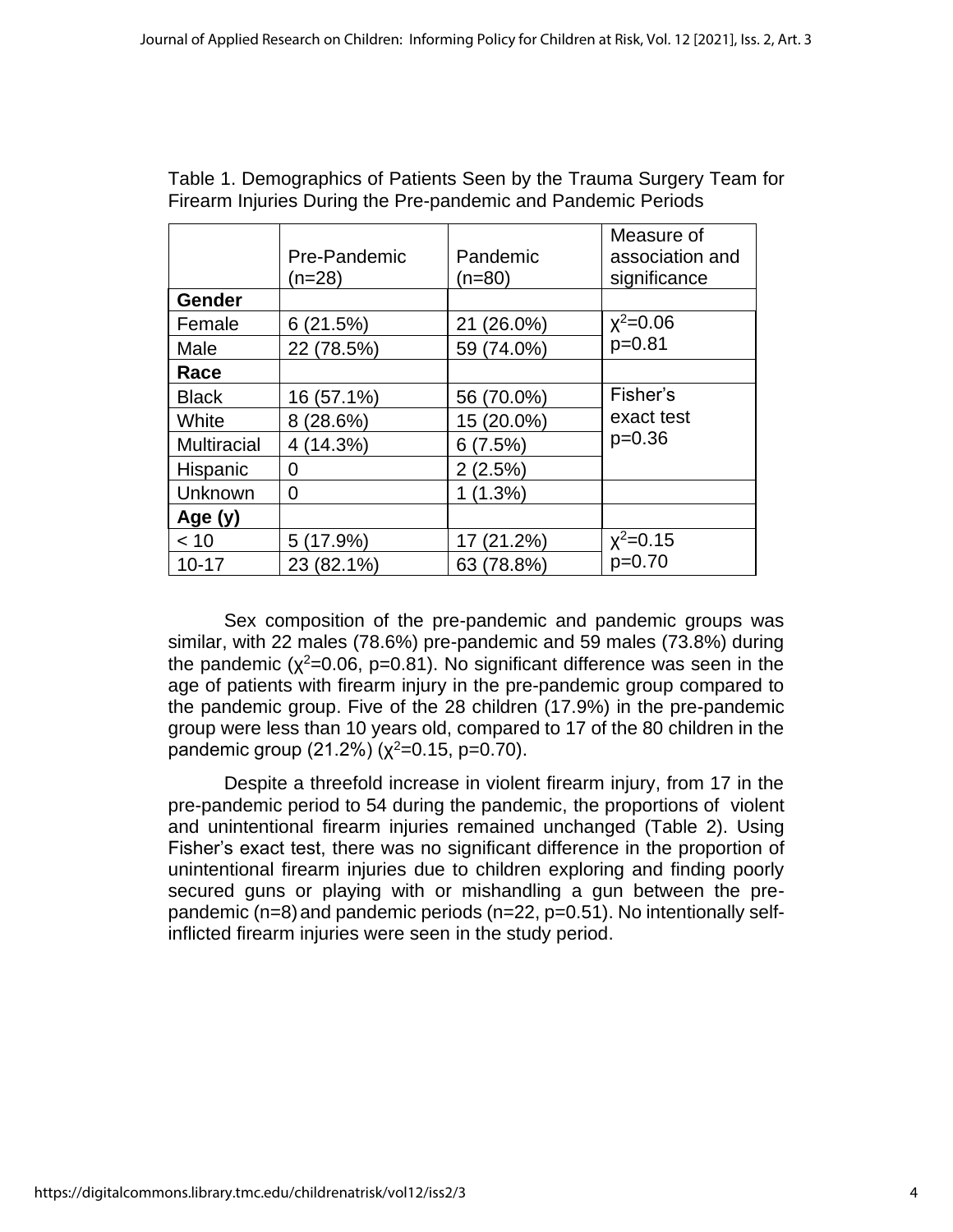|                |  |  |  | Table 2. Nature of Firearm Injuries in the Pre-pandemic and Pandemic |  |
|----------------|--|--|--|----------------------------------------------------------------------|--|
| <b>Periods</b> |  |  |  |                                                                      |  |

|               |              |            | Measure<br>Ωf   |
|---------------|--------------|------------|-----------------|
|               |              |            | association and |
|               | Pre-pandemic | Pandemic   | significance    |
| Violent       | $(60.7\%)$   | 54 (67.5%) | Fisher's        |
| Unintentional | 8(28.6%)     | 22 (27.5%) | exact test      |
| Unknown       | (10.7%)      | $(5.0\%)$  | $p=0.51$        |

Finally, no difference was seen in the breakdown of where a firearm injury occurred based on zip code data, with 50% occurring in urban areas, 10.7% in rural areas, and 39.2% unknown in the pre-pandemic period compared to 71.2% in urban areas, 6.3% in rural areas, and 22.5% unknown during the pandemic  $(p=0.11)$  (Table 3).

Table 3. Location of Firearm Injuries in the Pre-pandemic and Pandemic Periods

|                |              |            | of<br>Measure   |
|----------------|--------------|------------|-----------------|
|                |              |            | association and |
|                | Pre-pandemic | Pandemic   | significance    |
| Urban          | 14 (50.0%)   | 57 (71.2%) | Fisher's        |
| Rural          | $3(10.7\%)$  | 5(6.3%)    | exact test      |
| <b>Unknown</b> | (39.3%)      | 18 (22.5%) | $p=0.11$        |

### **Discussion**

Our study identified a threefold increase in the number of firearm injuries among trauma surgery patients since the onset of the pandemic as compared to the prior year. As we were unable to account for out-of-hospital pediatric firearm deaths, this noted increase is likely an underestimate of the true occurrence, as prior evidence has shown a large proportion of firearm deaths occur outside of the hospital.<sup>30</sup> Additionally, most cases occurred in Black children, males, and children 10 years or older in both the pre-pandemic and pandemic timeframes.

Although we did not find a significant difference in racial composition of those presenting with firearm injuries during the pre-pandemic period as compared to the pandemic period, our study did identify a continued pattern of racial distribution with Black children being overrepresented, comprising a striking 70% of cases during the pandemic. Unintended consequences of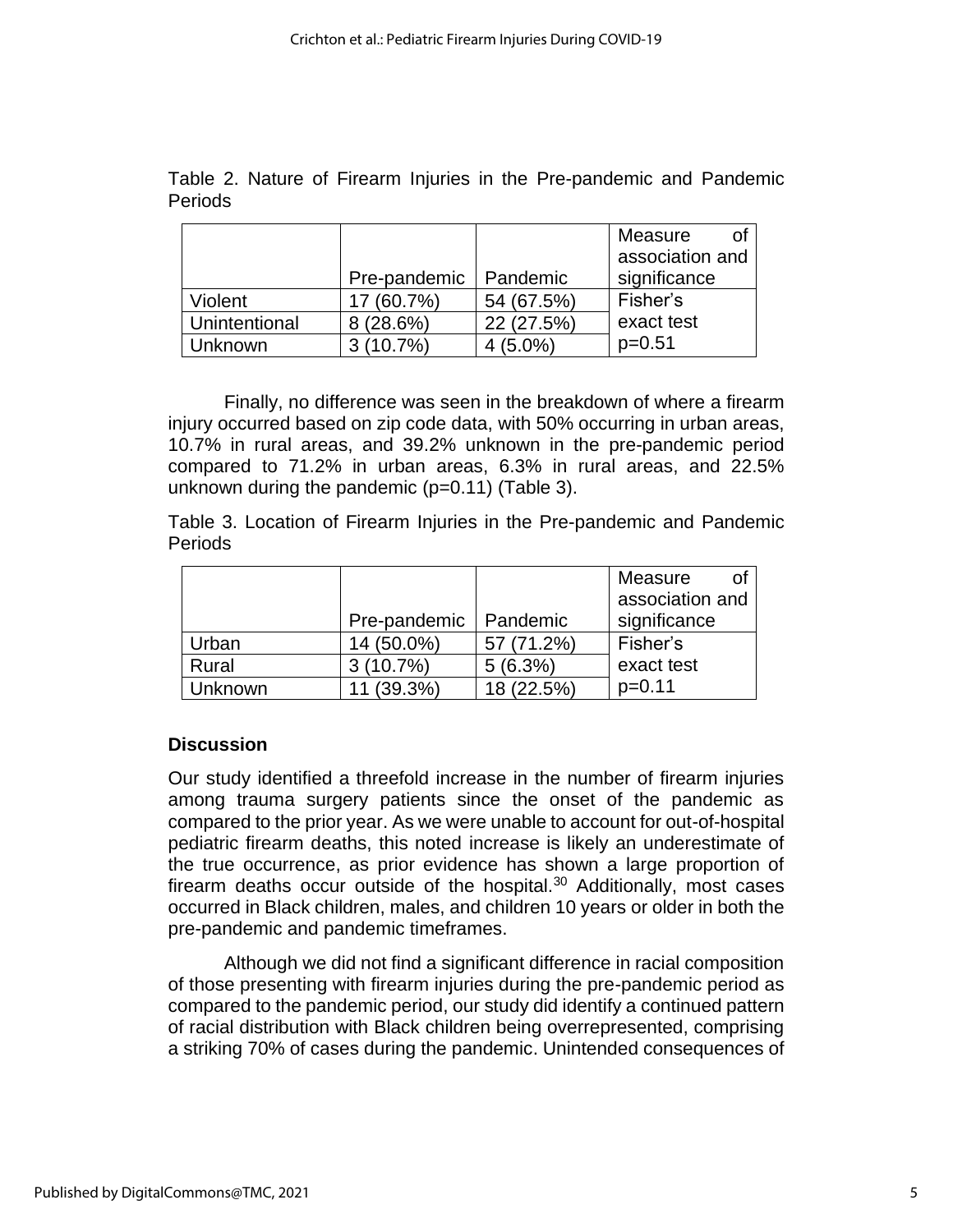pandemic mitigation strategies have additionally disproportionately affected racial and ethnic minority groups in several ways including mental health, food insecurity, unemployment and loss of health insurance, housing instability, and preventive healthcare services. $31$  Our findings reflect persistent disparities leading to an increased burden of pediatric firearm injuries in racial and ethnic minority populations during the pandemic. This is consistent with some racial and ethnic minority groups being disproportionately affected during the pandemic, including increased risk of exposure to COVID-19, severe illness, hospitalization, and death.

By utilizing zip code data, we demonstrated that an overwhelming majority of firearm injuries occurred in urban areas in both the pre-pandemic and pandemic timeframes, although this is somewhat limited by the number of unknown injury locations. These findings are consistent with those of previous studies demonstrating that an older adolescent age in urban locations is a primary risk factor for firearm injury.<sup>8,32,33</sup> These same studies have also demonstrated that hospitalizations due to firearm injuries occur at a disproportionately elevated rate in both African American and Hispanic youth and that these individuals are at increased risk of sustaining injuries secondary to firearm assault. In a study using the Kids' Inpatient Database, Herrin et al found that the overall rate of hospitalization due to firearm injuries in children and adolescents was highest among 15- to 19-year-olds living in urban areas and most were due to assault. <sup>34</sup> Our findings are similar to these prior studies, emphasizing that the escalation of firearm injury in this population demonstrates the critical need for intensive community intervention and prevention efforts.

Our results also showed that firearm injuries due to children exploring and finding poorly secured guns or playing with or mishandling guns continued to be a problem during the pandemic, although the overall proportion remained unchanged before and during the pandemic. Our findings highlight the significance of pediatricians and other health care providers who care for children in providing anticipatory guidance for the primary prevention of firearm injury in children and adolescents. The American Academy of Pediatrics (AAP) has issued multiple statements on the need for safe firearm storage and strongly supports the prevention of firearm-related injuries with an emphasis on safety counseling during routine health maintenance visits as well as stronger legislation regulating the sale and purchase of firearms.<sup>35,36</sup> Despite this recommendation, Hoops and Crifasi recently demonstrated that this anticipatory guidance is not always routinely delivered.<sup>37</sup> Recent studies have shown positive results surrounding community-based interventions to promote safe gun storage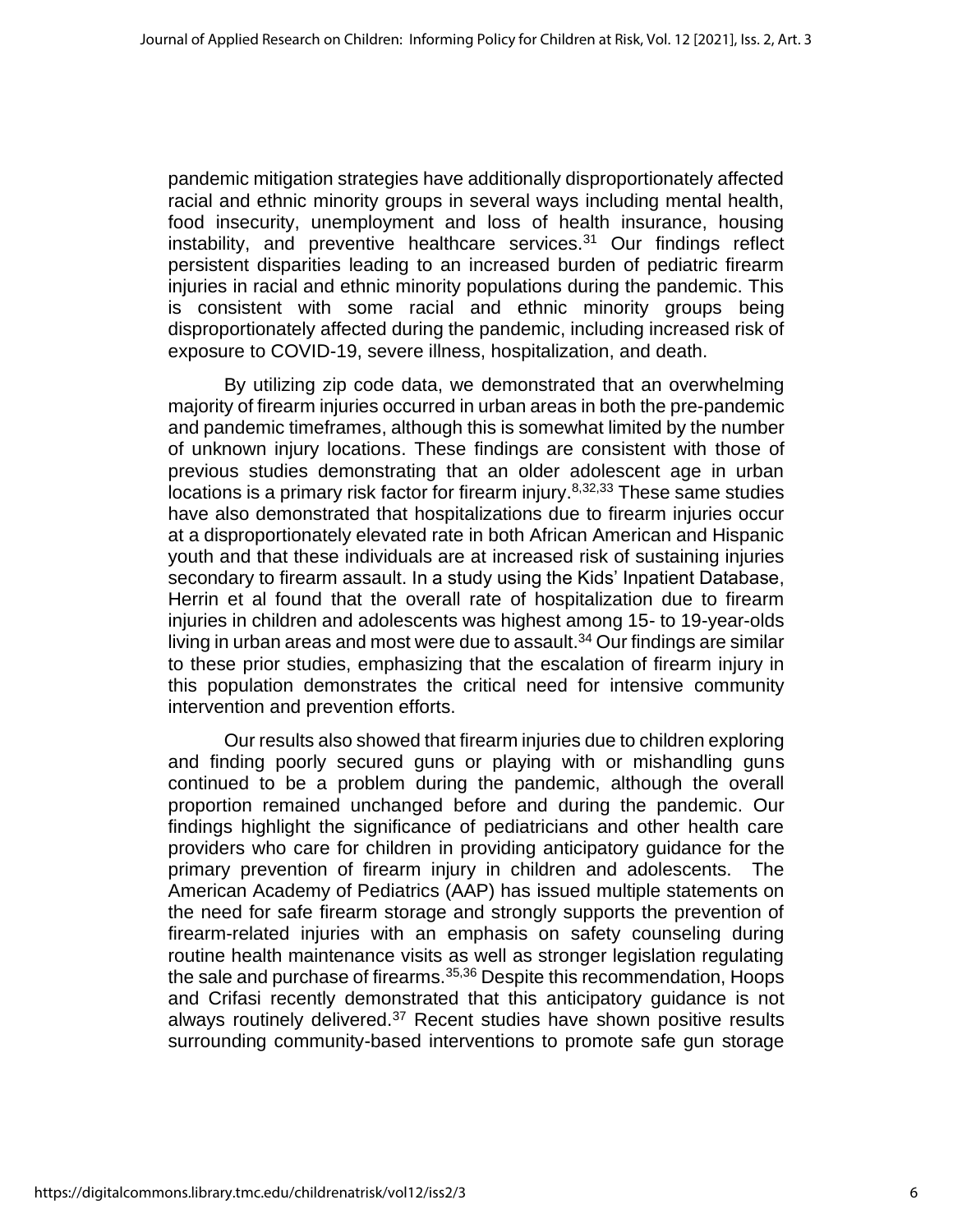practices.<sup>38</sup> Child safety laws and child access prevention laws have also been associated with safer firearm storage in families with preschool-aged children and are effective in reducing unintentional firearm and suicide deaths among children.39-42

Our study did not identify any confirmed self-inflicted firearm injuries. This finding should be interpreted with caution and not misconstrued to downplay the known negative effects the pandemic has had on the mental health of children and adolescents. The Centers for Disease Control and Prevention reported that the proportion of mental health-related ED visits occurring among adolescents aged 12-17 years increased by 31% nationally in 2020 compared with the rate in 2019.<sup>43</sup> Further, the mean weekly number of ED visits of adolescents for suspected suicide attempts was 22.3% higher during summer 2020 and 39.1% higher during winter 2020 than during the corresponding periods in 2019, with a more pronounced increase among females.<sup>43</sup> Hill et al reported increased rates of suicide-related behaviors in youth 11 to 21 years seen in a pediatric ED in 2020 as compared to similar months in 2019, with a significantly higher rate of suicide ideation and attempts corresponding to times when COVID-19-related stressors and community responses were heightened.<sup>44</sup> It was not possible in this study to determine the number of self-inflicted firearm injuries in youth who may not have survived to receive hospital services, which remains a consideration given the high case fatality rate associated with intentional firearm injuries.<sup>45,46</sup> It is prudent that the rate of intentional firearm injuries continues to be investigated during the pandemic and that comprehensive prevention strategies be widely implemented within schools and communities. Additionally, the AAP recommends that physicians screen for access to firearms in all patients with mood disorders, substance abuse, or history of suicide attempts, and researchers have demonstrated the importance of reducing access to firearms in youth suicide prevention.47,48

There are several limitations to this study. First, as a retrospective study, there may be variations in the quality and completeness of the data. Although the hospital's trauma registry is maintained prospectively in a fastidious manner, we cannot exclude the possibility that there could have been omissions during the study period. Second, there was potential for coding error by both the trauma registry and the study team. Third, the nature of the firearm injury was sometimes not identified or was unknown. Although this may in some cases suggest hesitation by the victim to disclose a known perpetrator for fear of retribution, we were unable to determine this for certain. Even when recorded, it is possible that the nature of injury was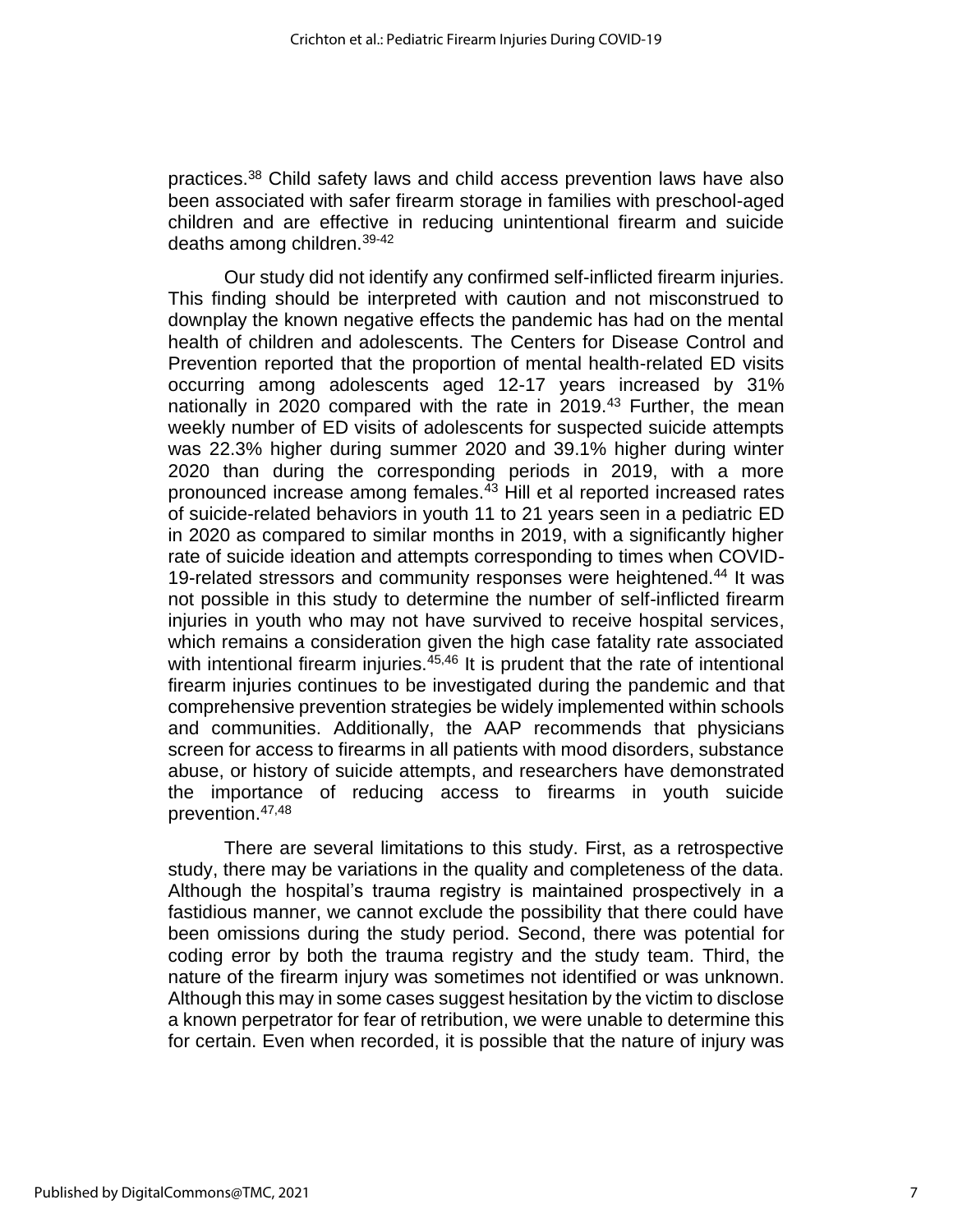misclassified. Fourth, there was an overall small sample size and results may differ with larger, multicenter studies. Fifth, our study did not capture the patients with firearm injuries not assessed by the trauma team, although all gunshot wound injuries involving a powder firearm should trigger trauma alerts at our institution. Additionally, the number of fatal cases of pediatric firearm injuries not surviving for hospital care within counties included in the catchment area served by the hospital was unknown and therefore not included. Finally, these findings were seen in a single, large level 1 pediatric trauma center hospital and may not be generalizable to other settings.

In conclusion, COVID-19 pandemic has exacerbated concerning patterns of these extremely high-risk injuries; this study highlights the need for focused intervention. Future prospective studies are needed to continue to track firearm injuries among youth to assist with development of targeted preventive measures.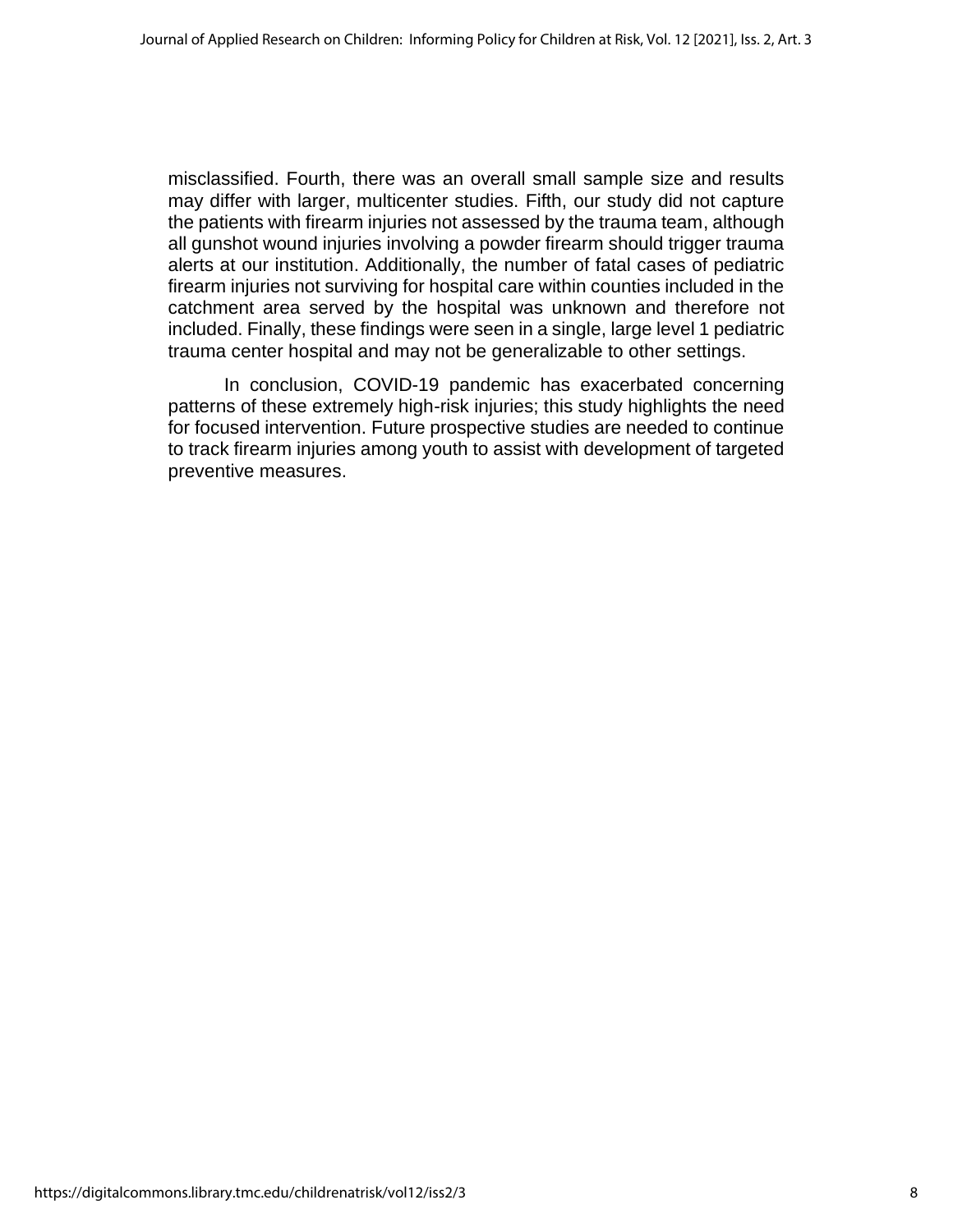## **References**

- 1. Cunningham RM, Walton MA, Carter PM. The major causes of death in children and adolescents in the United States. *N Engl J Med.*  2018;379(25):2468-2475.
- 2. Eber GB, Annest JL, Mercy JA, Ryan GW. Nonfatal and fatal firearmrelated injuries among children aged 14 years and younger: United States, 1993-2000. *Pediatrics.* 2004;113(6):1686-1692.
- 3. Davis JS, Castilla DM, Schulman CI, Perez EA, Neville HL, Sola JE. Twenty years of pediatric gunshot wounds: an urban trauma center's experience. *J Surg Res.* 2013;184(1):556-560.
- 4. Curtin SC, Heron M, Miniño AM, Warner M. Recent increases in injury mortality among children and adolescents aged 10-19 years in the United States: 1999-2016. *Natl Vital Stat Rep.* 2018;67(4):1-16.
- 5. Veenstra M, Patel V, Donoghue L, Langenburg S. Trends in pediatric firearm-related injuries over the past 10 years at an urban pediatric hospital. *J Pediatr Surg.* 2015;50(7):1184-1187.
- 6. Bachier-Rodriguez M, Freeman J, Feliz A. Firearm injuries in a pediatric population: African-American adolescents continue to carry the heavy burden. *Am J Surg.* 2017;213(4):785-789.
- 7. Centers for Disease Control and Prevention. WISQARS (Webbased Injury Statistics Query and Reporting System). Injury data. Accessed April 20, 2022. https://www.cdc.gov/injury/wisqars/index.html#:~:text=WISQARS% E2%84%A2%20%E2%80%94%20Web%2Dbased%20Injury%20St atistics%20Query%20and%20Reporting%20System&text=CDC's% 20WISQARS%E2%84%A2%20is%20an,and%20cost%20of%20inj ury%20data.
- 8. Leventhal JM, Gaither JR, Sege R. Hospitalizations due to firearm injuries in children and adolescents. *Pediatrics.* 2014;133(2):219- 225.
- 9. Faulkenberry JG, Schaechter J. Reporting on pediatric unintentional firearm injury--who's responsible. *J Trauma Acute Care Surg.* 2015;79(3)(suppl 1):S2-S8.
- 10. Fowler KA, Dahlberg LL, Haileyesus T, Gutierrez C, Bacon S. Childhood firearm injuries in the United States. *Pediatrics.*  2017;140(1):e20163486.
- 11. Snyder AK, Chen LE, Foglia RP, Dillon PA, Minkes RK. An analysis of pediatric gunshot wounds treated at a Level I pediatric trauma center. *J Trauma Acute Care Surg.* 2003;54(6):1102-1106.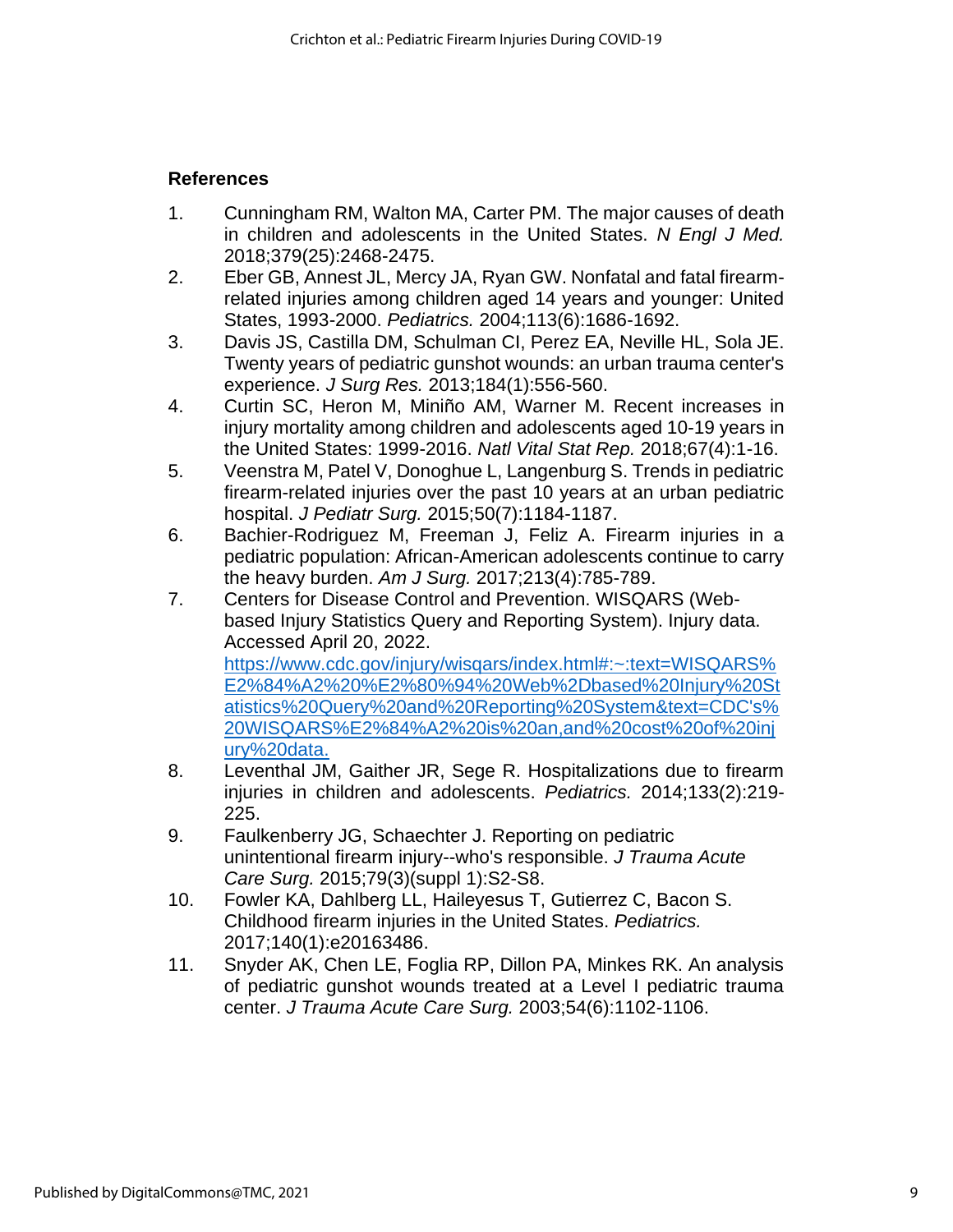- 12. Hoshino H, Matsuishi Y, Enomoto Y, et al. The validity and reliability of the Japanese version of the Cornell Assessment of Pediatric Delirium. *Pediatr Crit Care Med.* 2020;21(5):e267-e273.
- 13. Qasim Z, Sjoholm LO, Volgraf J, et al. Trauma center activity and surge response during the early phase of the COVID-19 pandemic- the Philadelphia story. *J Trauma Acute Care Surg.* 2020;89(4):821- 828.
- 14. Zhang Y, Ma ZF. Impact of the COVID-19 pandemic on mental health and quality of life among local residents in Liaoning Province, China: a cross-sectional study. *Int J Environ Res Public Health.* 2020;17(7):2381.
- 15. Ko NY, Lu WH, Chen YL, et al. COVID-19-related information sources and psychological well-being: an online survey study in Taiwan. *Brain Behav Immun.* 2020;87:153-154.
- 16. Wang J, Wang JX, Yang GS. The psychological impact of COVID-19 on Chinese individuals. *Yonsei Med J.* 2020;61(5):438-440.
- 17. Meyer J, McDowell C, Lansing J, et al. Changes in physical activity and sedentary behavior in response to COVID-19 and their associations with mental health in 3052 US adults. *Int J Environ Res Public Health.* 2020;17(18):6469.
- 18. Ettman CK, Abdalla SM, Cohen GH, Sampson L, Vivier PM, Galea S. Prevalence of depression symptoms in US adults before and during the COVID-19 pandemic. *JAMA Netw Open.*  2020;3(9):e2019686.
- 19. Fitzpatrick KM, Harris C, Drawve G. Fear of COVID-19 and the mental health consequences in America. *Psychol Trauma.*  2020;12(S1):S17-S21.
- 20. Liu CH, Zhang E, Wong GTF, Hyun S, Hahm HC. Factors associated with depression, anxiety, and PTSD symptomatology during the COVID-19 pandemic: Clinical implications for U.S. young adult mental health. *Psychiatry Res.* 2020;290:113172.
- 21. Donnelly MR, Barie PS, Grigorian A, et al. New York State and the nation: trends in firearm purchases and firearm violence during the COVID-19 pandemic. *Am Surg.* 2021;87(5):690-697.
- 22. Bleyer A, Siegel SE, Thomas CR, Jr. Increasing rate of unintentional firearm deaths in youngest Americans: firearm prevalence and COVID-19 pandemic implication. *J Natl Med Assoc.*  2021;113(3):265-277.
- 23. Lyons VH, Haviland MJ, Azrael D, et al. Firearm purchasing and storage during the COVID-19 pandemic. *Inj Prev.* 2021;27(1):87-92.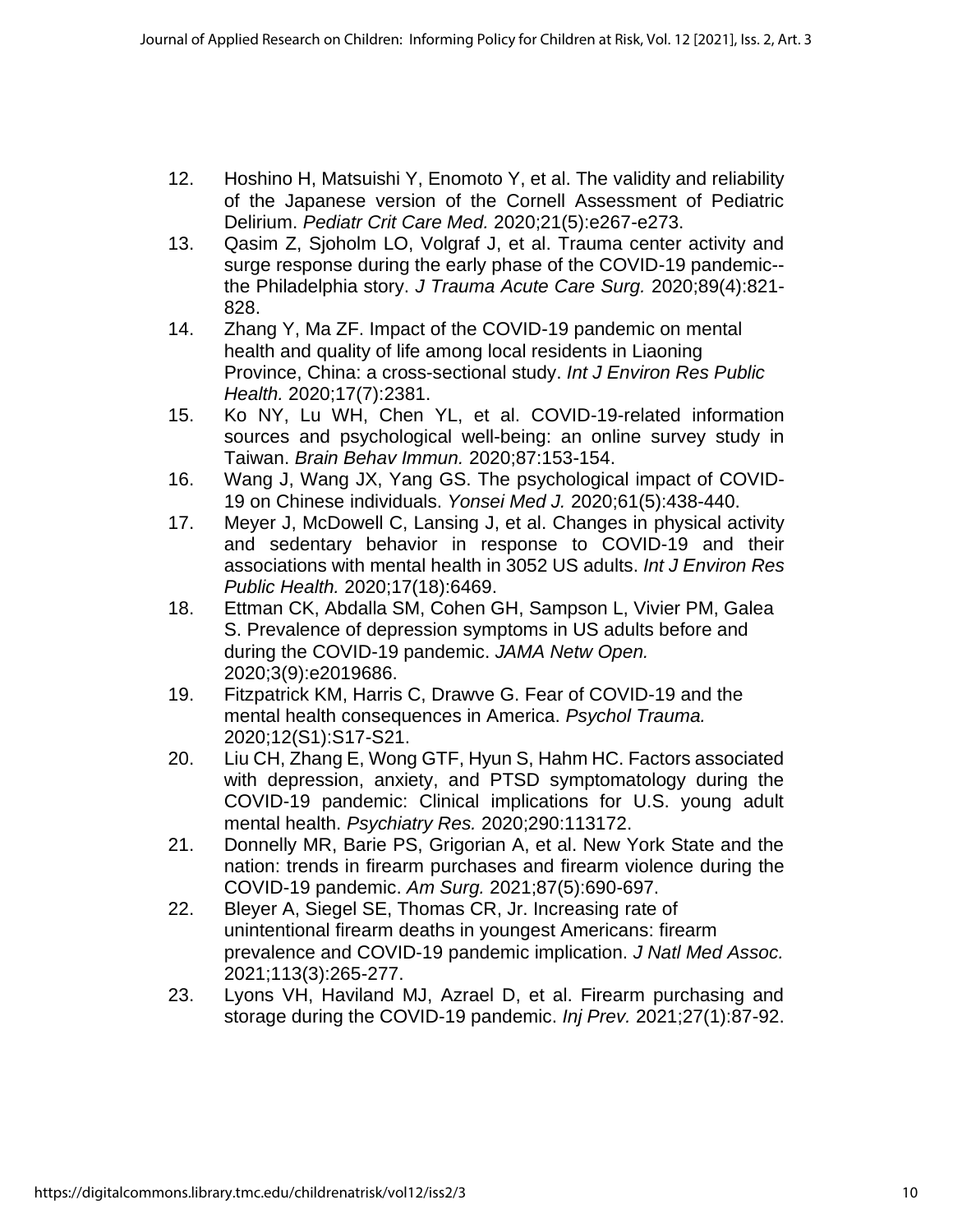- 24. Anestis MD, Bryan CJ. Threat perceptions and the intention to acquire firearms. *J Psychiatr Res.* 2021;133:113-118.
- 25. Schleimer JP, McCort CD, Pear VA, et al. Firearm purchasing and firearm violence in the first months of the coronavirus pandemic in the United States. *MedRxiv.* 2020. doi:10.1101/2020.07.02.20145508
- 26. Abdallah HO, Zhao C, Kaufman E, et al. Increased firearm injury during the COVID-19 pandemic: a hidden urban burden. *J Am Coll Surg.* 2021;232(2):159-168.e153.
- 27. Chodos M, Sarani B, Sparks A, et al. Impact of COVID-19 pandemic on injury prevalence and pattern in the Washington, DC metropolitan region: a multicenter study by the American College of Surgeons Committee on Trauma, Washington, DC. *Trauma Surg Acute Care Open.* 2021;6(1):e000659.
- 28. Sherman WF, Khadra HS, Kale NN, Wu VJ, Gladden PB, Lee OC. How did the number and type of injuries in patients presenting to a regional level I trauma center change during the COVID-19 pandemic with a stay-at-home order? *Clin Orthop Relat Res.*  2021;479(2):266-275.
- 29. Sokol RL, Zimmerman MA, Rupp L, Heinze JE, Cunningham RM, Carter PM. Firearm purchasing during the beginning of the COVID-19 pandemic in households with teens: a national study. *J Behav Med.* 2021;44(6):874-882.
- 30. Boserup B, McKenney M, Elkbuli A. Alarming trends in US domestic violence during the COVID-19 pandemic. *Am J Emerg Med.* 2020;38(12):2753-2755.
- 29. Health Resources and Services Administration. Federal Office of Rural Health Policy (FORHP) data files. Updated October 2021. Accessed March 22, 2022. https://www.hrsa.gov/rural-health/aboutus/definition/datafiles.html
- 30. Kaufman EJ, Wiebe DJ, Xiong RA, Morrison CN, Seamon MJ, Delgado MK. Epidemiologic trends in fatal and nonfatal firearm injuries in the US, 2009-2017. *JAMA Intern Med.* 2021;181(2):237– 244. doi:10.1001/jamainternmed.2020.6696
- 31. Centers for Disease Control and Prevention. Covid-19. Accessed April 20, 2022. [https://www.cdc.gov/coronavirus/2019](https://www.cdc.gov/coronavirus/2019-nCoV/index.html) [nCoV/index.html.](https://www.cdc.gov/coronavirus/2019-nCoV/index.html)
- 32. Leventhal JM, Gaither JR, Sege R. Hospitalizations due to firearm injuries in children and adolescents. *Pediatrics*. 2014;133(2):219– 225.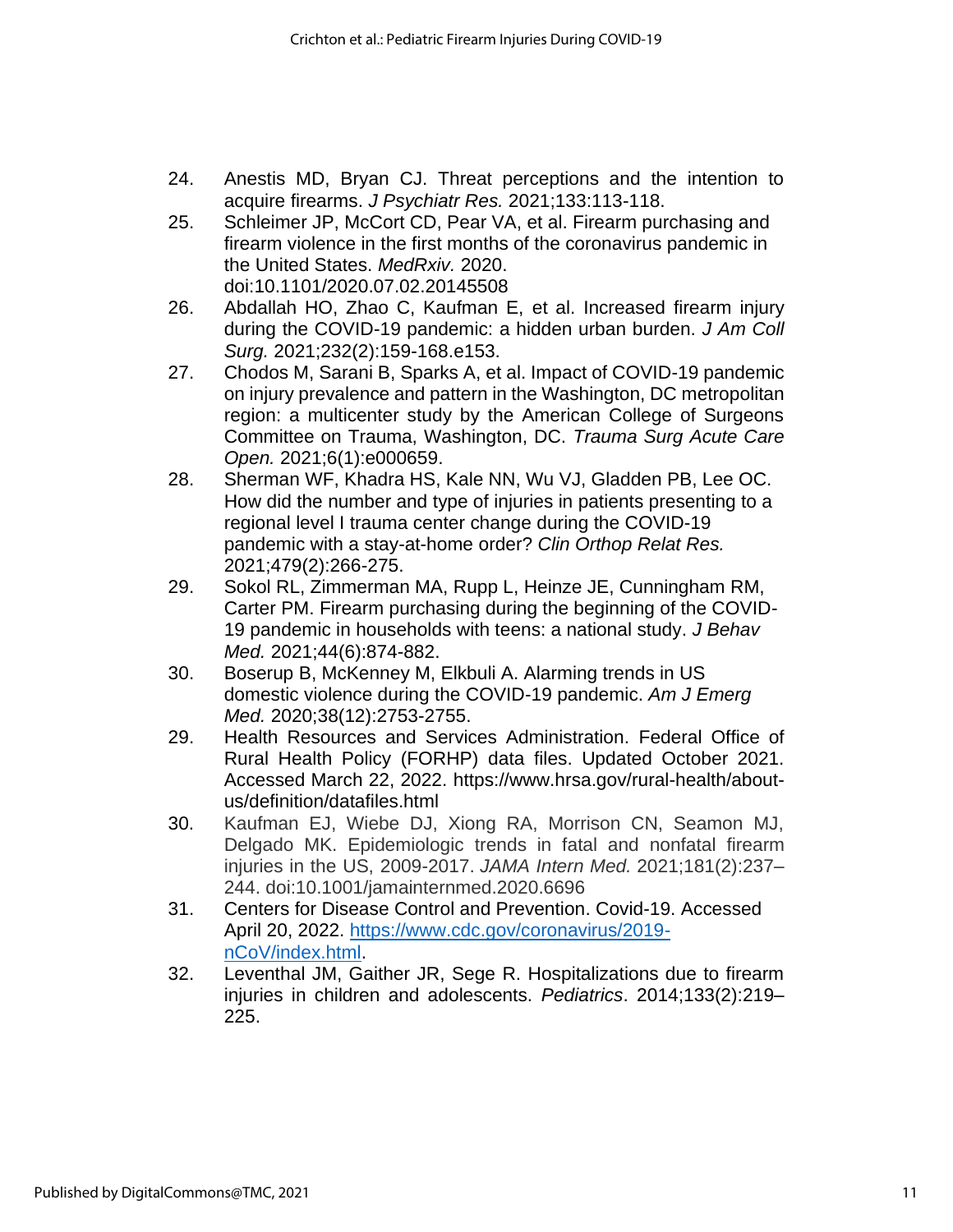- 33. Monuteaux MC, Mannix R, Fleegler EW, Lee LK. Predictors and outcomes of pediatric firearm injuries treated in the emergency department: differences by mechanism of intent*. Acad Emerg Med*. 2016;23(7):790-795.
- 34. Herrin BR, Gaither JR, Leventhal JM, Dodington J. Rural versus urban hospitalizations for firearm injuries in children and adolescents. *Pediatrics*. 2018;142(2):e20173318.
- 35. Council on Injury, Violence, and Poison Prevention Executive Committee; American Academy of Pediatrics. Firearm-related injuries affecting the pediatric population. *Pediatrics*. 2012; 130(5):e1416-e1423.
- 36. American Academy of Pediatrics Committee on Injury, Violence, and Poison Prevention. Role of the pediatrician in youth violence prevention. *Pediatrics*. 2009;124(1):393-402.
- 37. Hoops K, Crifasi C. Pediatric resident firearm-related anticipatory guidance: why are we still not talking about guns? *Prev Med*. 2019;124:29-32.
- 38. Simonetti JA, Rowhani-Rahbar A, King C, Bennett E, Rivara FP. Evaluation of a community-based safe firearm and ammunition storage intervention. *Inj Prev*. 2018;24(3):218-223.
- 39. Cummings P, Grossman DC, Rivara FP, et al. State gun safe storage laws and child mortality due to firearms. *JAMA*. 1997;278(13):1084- 1086.
- 40. Webster DW, Vernick JS, Zeoli AM et al. Association between youthfocused firearm laws and youth suicides. *JAMA*. 2004;292(5):594- 601.
- 41. Hepburn L, Azrael D, Miller M, Hemenway D. The effect of child access prevention laws on unintentional child firearm fatalities, 1979- 2000. *J Trauma*. 2006;61(2):423-428.
- 42. Prickett KC, Martin-Storey A, Crosnoe R. State firearm laws, firearm ownership, and safety practices among families of preschool-aged children. *Am J Public Health*. 2014;104(6):1080-1086.
- 43. Yard E, Radhakrishnan L, Ballesteros M, et al. Emergency department visits for suspected suicide attempts among persons aged 12-25 years before and during the COVID-19 pandemic-- United States, January 2019-May 2021. *MMWR Morb Mortal Wkly Rep*. 2021;70(24);888-894.
- 44. Hill, RM, Rufino K, Kurian S, Saxena J, Saxena K, Williams L. Suicide ideation and attempts in a pediatric emergency department before and during COVID-19. *Pediatrics*. 2021;147(3): e2020029280.